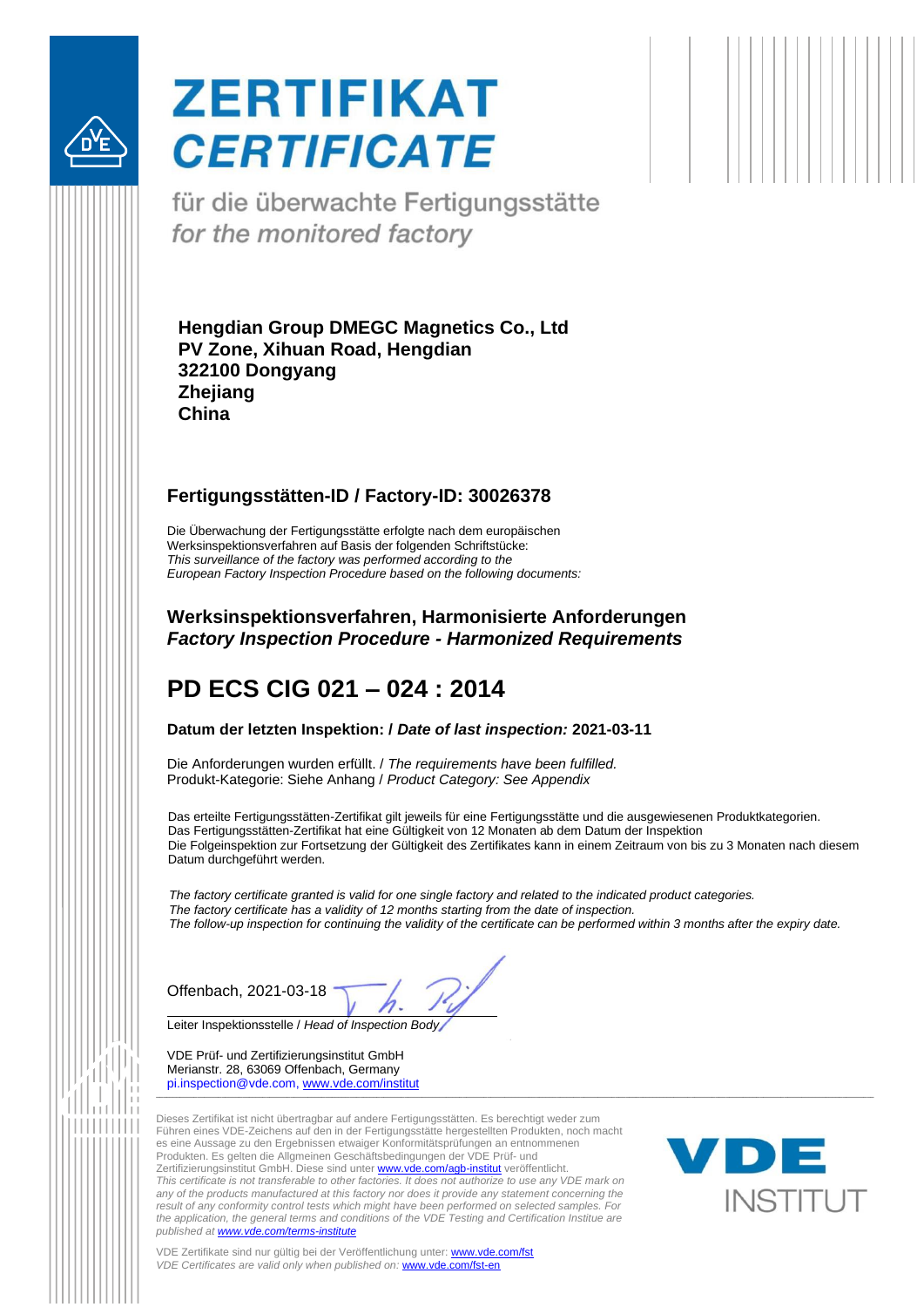

## **VDE Prüf- und Zertifizierungsinstitut GmbH** *VDE Testing and Certification Institute*



Anhang zum Zertifikat für die überwachte Fertigungsstätte: *Appendix to certificate for the monitored factory:* [30026378](#page-0-0)

> Datum / *Date* [2021-03-18](#page-0-1)

Seite / *Page*  $1/1$ 

Name und Sitz der Fertigungsstätte / *Name and registered seat of the factory* **[Hengdian Group DMEGC Magnetics Co., Ltd](#page-0-2) [PV Zone, Xihuan Road, Hengdian](#page-0-3) [322100 Dongyang](#page-0-4) [Zhejiang](#page-0-5) [China](#page-0-6)**

Dieses Blatt gilt nur in Verbindung mit dem Zertifikat für die überwachte Fertigungsstätte. *This supplement is only valid in conjunction with the certificate for the monitored factory.*

**Datum der letzten Inspektion: / [2021-03-11](#page-0-8)** *Date of last inspection:* 

**Produkt-Kategorie:** *Product Category:* **Terrestrische Photovoltaik-Module mit Silizium-Solarzellen**

*Crystalline silicon terrestrial photovoltaic modules*

**Typen /** *types*

| $I$ y public $I$ |             |             |                 |  |  |
|------------------|-------------|-------------|-----------------|--|--|
| LGXXXN1C-A5      | LGYYYN2T-V5 | LGXXXN1K-N5 | LGXXXN2W-E6     |  |  |
| LGXXXN1W-A5      | LGXXXN2T-J5 | LGXXXQ1C-N5 | LGXXXN2W-E6.AW5 |  |  |
| LGXXXN1C-V5      | LGXXXN1T-V5 | LGXXXQ1K-N5 | LGXXXN1W-E6     |  |  |
| LGXXXN1W-V5      | LGXXXS2W-U5 | LGXXXN2T-L5 | LGXXXN1C-E6     |  |  |
| LGXXXN1K-V5      | LGXXXS1C-U5 | LGYYYN2T-B5 | LGXXXN1K-E6     |  |  |
| LGXXXN2W-V5      | LGXXXN2W-N5 | LGXXXN1T-L5 | LGXXXN2T-E6     |  |  |
| LGXXXN2W-A5      | LGXXXN2W-L5 | LGXXXQ1C-A6 | LGXXXN1T-E6     |  |  |
| LGXXXN2W-V5      | LGXXXN1C-N5 | LGXXXQ1K-A6 | LGXXXQAC-A6     |  |  |
| LGXXXN2W-A5      | LGXXXN1W-N5 | LGXXXN1W-A6 | LGXXXQAK-A6     |  |  |
| LGXXXQ1C-A5      | LGXXXN1C-L5 | LGXXXN1C-A6 |                 |  |  |
| LGXXXQ1C-V5      | LGXXXN1W-L5 | LGXXXN1K-A6 |                 |  |  |
| LGXXXQ1K-V5      | LGXXXN1K-L5 | LGXXXN1K-B6 |                 |  |  |

Weitere Informationen siehe Anhang Seite 2. / *Further information see Appendix page 2.*

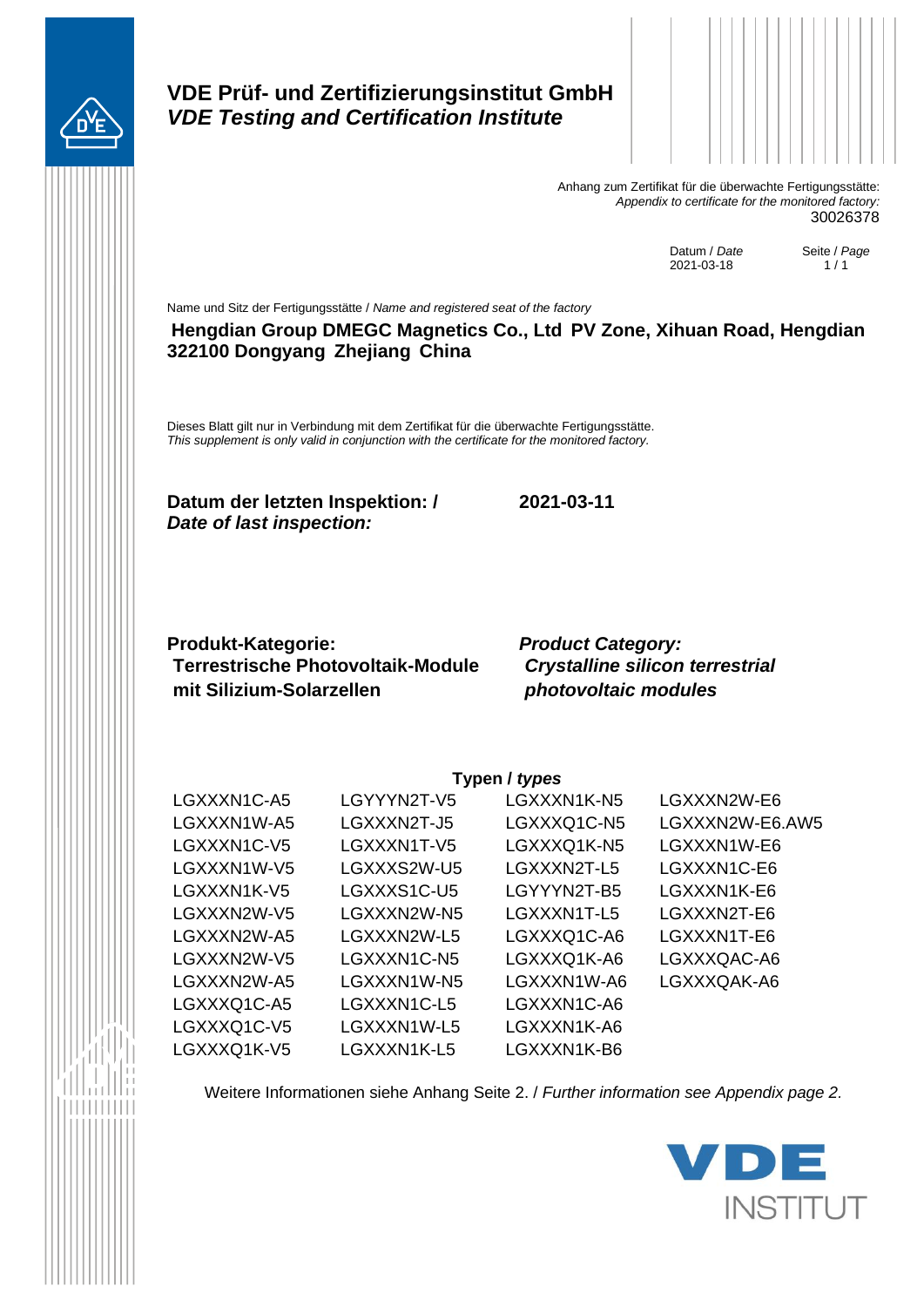

### **VDE Prüf- und Zertifizierungsinstitut GmbH** *VDE Testing and Certification Institute*



Anhang zum Zertifikat für die überwachte Fertigungsstätte: *Appendix to certificate for the monitored factory:* [30026378](#page-0-0)

> Datum / *Date* 2021-03-18

Seite / *Page* 2 / 3

| <b>VDE ID. No. License Holder</b><br>924214 | <b>Name</b><br>LG Electronics Inc.                                  | <b>Address</b><br>168 Suchul-daero, 39368 Gumi-si,<br>Gyeongsangbuk-do, South Korea |                  |  |  |
|---------------------------------------------|---------------------------------------------------------------------|-------------------------------------------------------------------------------------|------------------|--|--|
| <b>Product</b><br>License No.               | Crystalline silicon terrestrial photovoltaic modules<br>Standard(s) |                                                                                     |                  |  |  |
| 40048078                                    | IEC 61215-1:2016,<br>IEC 61730-1:2016,                              | IEC 61215-1-1:2016,<br>IEC 61730-2:2016                                             | IEC 61215-2:2016 |  |  |
| Typen / types                               |                                                                     |                                                                                     |                  |  |  |

LGXXXN1C-A5 LGYYYN2T-V5 LGXXXN1K-N5 LGXXXN2W-E6 LGXXXN1W-A5 LGXXXN2T-J5 LGXXXQ1C-N5 LGXXXN2W-E6.AW5 LGXXXN1C-V5 LGXXXN1T-V5 LGXXXQ1K-N5 LGXXXN1W-E6 LGXXXN1W-V5 LGXXXS2W-U5 LGXXXN2T-L5 LGXXXN1C-E6 LGXXXN1K-V5 LGXXXS1C-U5 LGYYYN2T-B5 LGXXXN1K-E6 LGXXXN2W-V5 LGXXXN2W-N5 LGXXXN1T-L5 LGXXXN2T-E6 LGXXXN2W-A5 LGXXXN2W-L5 LGXXXQ1C-A6 LGXXXN1T-E6 LGXXXN2W-V5 LGXXXN1C-N5 LGXXXQ1K-A6 LGXXXQAC-A6 LGXXXN2W-A5 LGXXXN1W-N5 LGXXXN1W-A6 LGXXXQAK-A6 LGXXXQ1C-A5 LGXXXN1C-L5 LGXXXN1C-A6 LGXXXQ1C-V5 LGXXXN1W-L5 LGXXXN1K-A6 LGXXXQ1K-V5 LGXXXN1K-L5 LGXXXN1K-B6

Note: XXX in the type replaces the power. Further information see VDE license 40048078.

| <b>VDE Factory ID. No.</b>                                              | <b>Name</b>                                 |                          | <b>Address</b>                                                        |     |    |  |
|-------------------------------------------------------------------------|---------------------------------------------|--------------------------|-----------------------------------------------------------------------|-----|----|--|
| 30026378                                                                | Hengdian Group DMEGC<br>Magnetics Co., Ltd. |                          | PV Zone, Xihuan Road, Hengdian,<br>322100 Dongyang<br>Zhejiang, China |     |    |  |
| <b>Identification / Serial number</b><br>12 digit alphanumerical number |                                             | Process steps in factory |                                                                       | Yes | No |  |
|                                                                         |                                             | Cells stringing          |                                                                       | ⊠   |    |  |
| Example: 911K4111A050550                                                |                                             | Assembly / Lamination    |                                                                       | ⊠   |    |  |

Electrical tests / Classification

| $1st$ digit                               | $=$ $-$ | Denotes the production year (9 stands for 2019)               |
|-------------------------------------------|---------|---------------------------------------------------------------|
| 2 <sup>nd</sup> and 3 <sup>rd</sup> digit | $=$ $-$ | Denotes the production month (1 -12)                          |
| 4 <sup>th</sup> and 5 <sup>th</sup>       | $=$ $-$ | Denotes the factory code and production line (K4(M4), K5(M5)) |
| 6 <sup>th</sup> and 7 <sup>th</sup>       |         | $=$ Denotes an encrypt code                                   |
| 8 <sup>th</sup> digit                     | $=$ $-$ | Denotes the production year (1 stands for 2019)               |
| 9 <sup>th</sup> digit                     | $=$ $-$ | Denotes the production day and can be $1 - Z$ .               |
| $10th$ to $12th$ digit                    | $=$ $-$ | Denotes the production order 001 to ZZZ.                      |

The above listed Identification/Serial numbers are recognized at VDE LG Electronics Inc. modules, manufactured in the factory location mentioned above.



 $\boxtimes$ 

 $\Box$